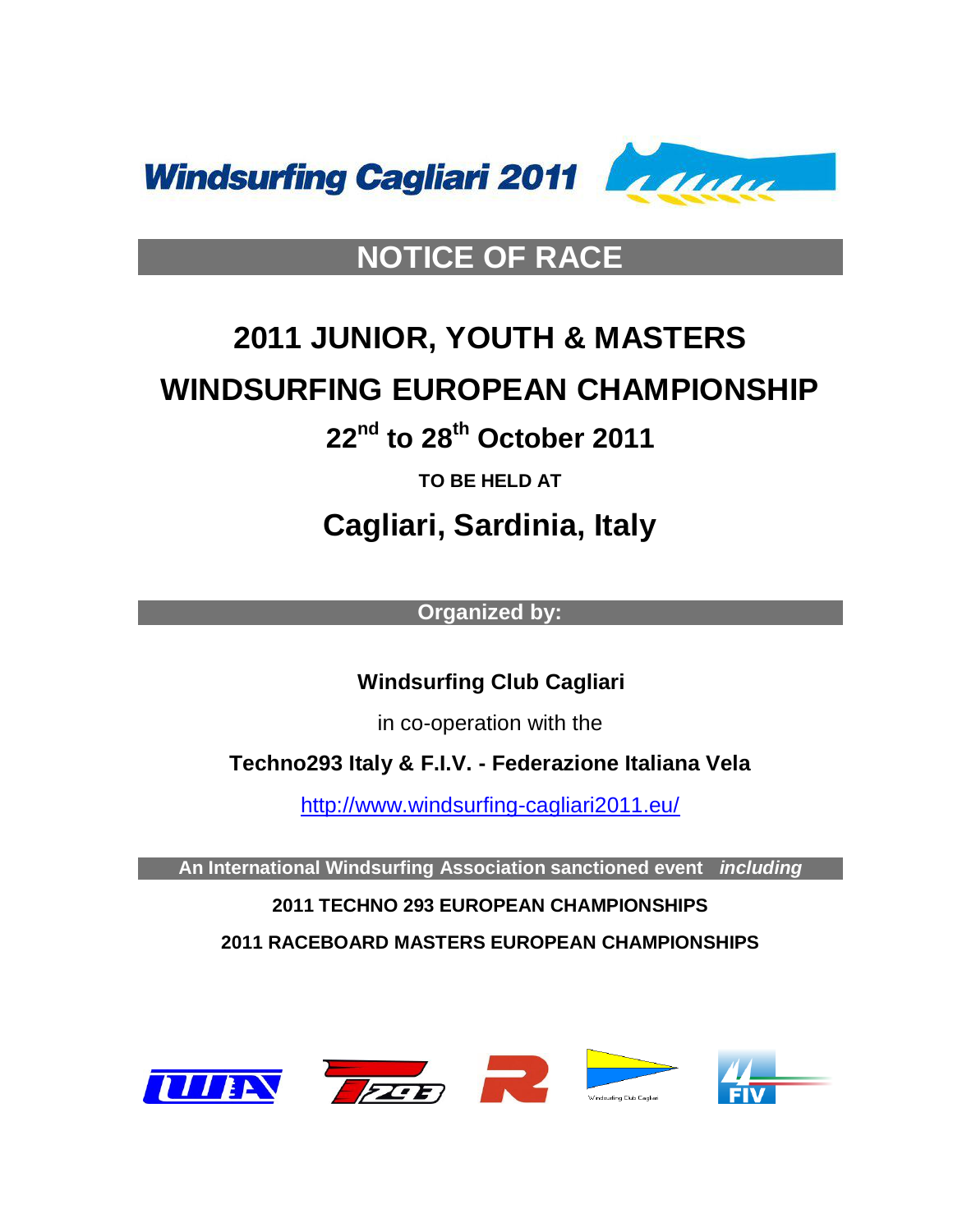#### **1 RULES**

- 1.1 The event will be governed by the rules as defined in The Racing Rules of Sailing -Windsurfing Competition Rules (WCR).
- 1.2 The Championship Rules of the participating classes.
- 1.3 No national prescriptions will apply.
- 1.4 If there is a conflict between languages the English text will take precedence.

## **2 ADVERTISING**

Boards may be required to display advertising chosen and supplied by the organizing authority. ISAF Regulation 20 'Advertising Code' shall apply.

## **3 CLASSES AND DIVISIONS**

- 3.1 The participating classes and divisions shall be:
- 3.1.1 Techno 293 Class Junior (U15) Boy & Girl; Youth (U17) Boy & Girl; Open (A17) Boy & Girl.
- 3.1.2 Raceboard Class Masters Men and Women, Grandmaster and Veteran.

# 3.2 **Age Divisions**:

- 3.2.1 A Junior U15 (born in or after 1997 and no later than 2000) . A Youth U17 shall be under the age of 17 (born in or after 1995 and not later than 1999);
- 3.2.2 A Techno Open (A17) sailor shall be 17 years or older in the year of competition (born 1994 or earlier).
- 3.2.3 A Master shall be over the age of 35 (men born 1975 or earlier) or 30 (women born 1980 or earlier).
- 3.2.4 A Grand Master shall be over the age of 45 (men born 1965 or earlier) or 40 (women born 1970 or earlier).
- 3.2.5 A Veteran shall be over the age of 55 (men born 1955 or earlier) or 50 (women born 1960 or earlier).
- 3.3 A minimum of 3 competitors is required to constitute a division.

# **4 ELIGIBILITY AND ENTRY**

- 4.1 All entries shall meet the requirements of ISAF Regulation 19-Eligibility Code.
- 4.2 Competitors shall be members of a National Class Association which is a paid up member of the relevant international class association, or of the IWA. Membership formalities can be completed on site.

4.3 Eligible competitors may enter online at: http://www.internationalwindsurfing.com/windsurfing\_competion\_0028v01.htm The following shall be presented upon registration:

- [Original Entry Form](http://www.internationalwindsurfing.com/userfiles/documents/JYM_Europeans_Cagliari_2011_Form_1.pdf) *pre-entries will be given their completed form 1 to check and sign at registration.*
- Evidence of valid third party insurance
- Proof of age
- [Parental/legal Guardian Assent](http://www.internationalwindsurfing.com/userfiles/documents/JYM_Europeans_Cagliari_2011_Form_2.pdf)  *for those under age of 18*
- [Medical Treatment Permission](http://www.internationalwindsurfing.com/userfiles/documents/JYM_Europeans_Cagliari_2011_Form_3.pdf) *- for those under age of 18 or on their parents medical insurance policy*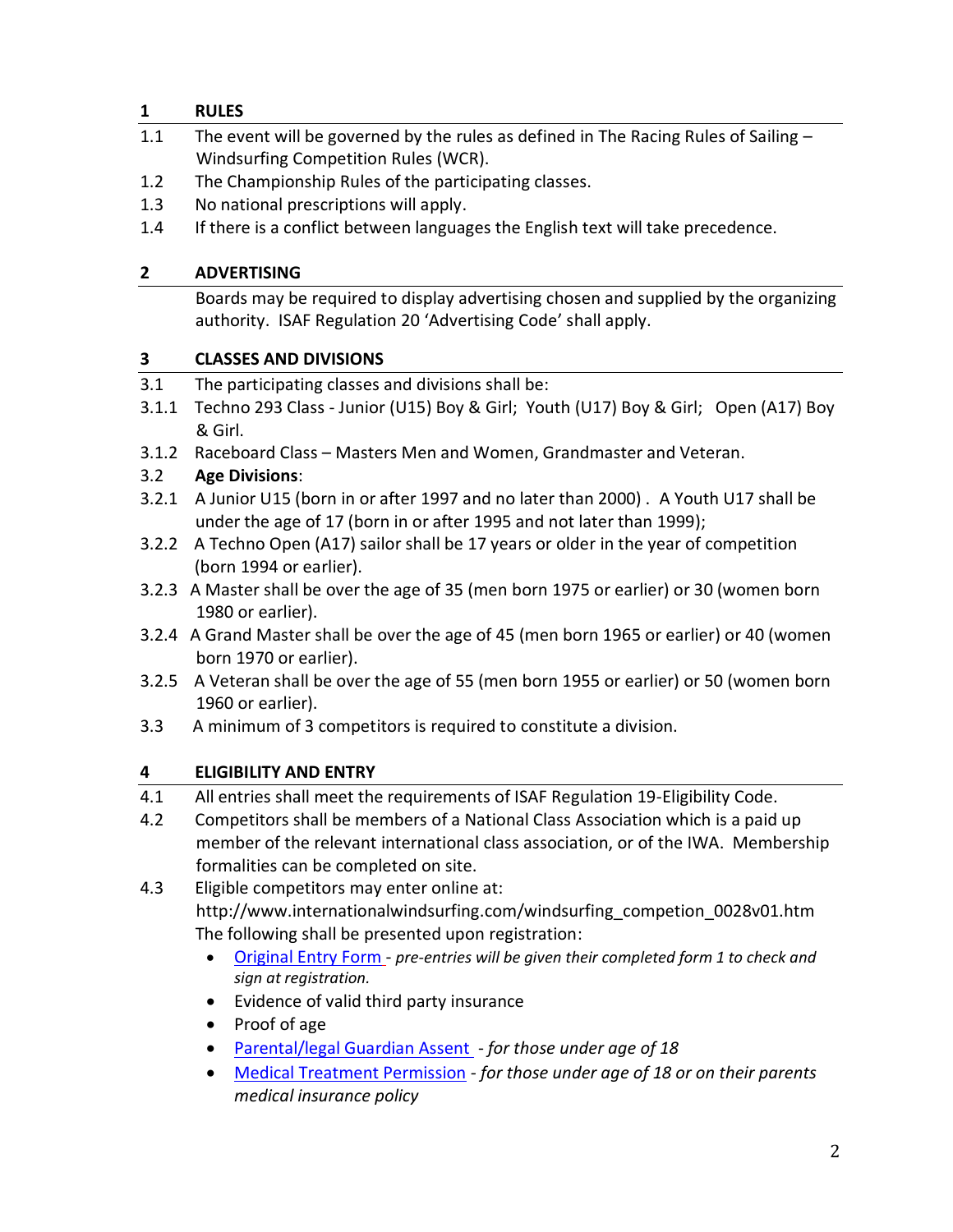- 4.4 Coaches and support personnel may enter on line at: [http://www.internationalwindsurfing.com/windsurfing\\_competion\\_0028v01.htm](http://www.internationalwindsurfing.com/windsurfing_competion_0028v01.htm) The following shall be presented upon registration:
	- [Original Coach Entry Form](http://www.internationalwindsurfing.com/userfiles/documents/JYM_Europeans_Cagliari_2011_Form_4.pdf) *pre-entries will be given their completed form 4 to check and sign at registration.*
	- Boat Driving Licence (if applicable)
	- Evidence of valid third party insurance

#### **5 ENTRY FEES**

- 5.1 The required fees are: Under 17- 120 euro; Techno open (A17) 150 euro; Master-180 euro.
- 5.2 Entry fees paid by **September 25th** shall receive a 20 euro discount.
- 5.3 The coach entry fee 50 euro for coaches and support personnel.
- 5.4 Entry fees paid at registration shall be paid in cash Euros.

## **6 RACE FORMAT**

- 6.1 The Championship shall be a single discipline, *course racing,* "open entry" event.
- 6.2 Men and women, boys and girls, may race together, depending on entry numbers.
- 6.3 Classes shall have separate starts.
- 6.4 The Techno Class shall race a maximum 3 races per day, in a maximum 12 race series.
- 6.5 The Raceboard Class shall race a maximum 4 races per day, in a maximum 15 race series.
- 6.6 Three races are required to validate the championship for each class.

#### **7 SCHEDULE**

7.1

| Saturday 22 Oct        | 10:00 -17:00    | Registration          |
|------------------------|-----------------|-----------------------|
| Sunday 23 Oct          | $10:00 - 14:00$ | Registration          |
| Sunday 23 Oct          | 15:00           | <b>Practice Race</b>  |
|                        | 17:00           | Coaches meeting       |
| Sunday 23 Oct          | 19:00           | Opening ceremony      |
| Mon 24 to Thurs 27 Oct | 10:30           | Racing                |
| Friday 28 Oct          | 10:30           | Racing                |
|                        | 16:00           | Last possible start   |
| Friday 28 Oct          | 18:00           | Prize giving ceremony |

7.2 The first possible warning signal will be made each day at 10:30hrs, except on the 23 October when the first warning signal for a practice race will be made at 15:00hrs..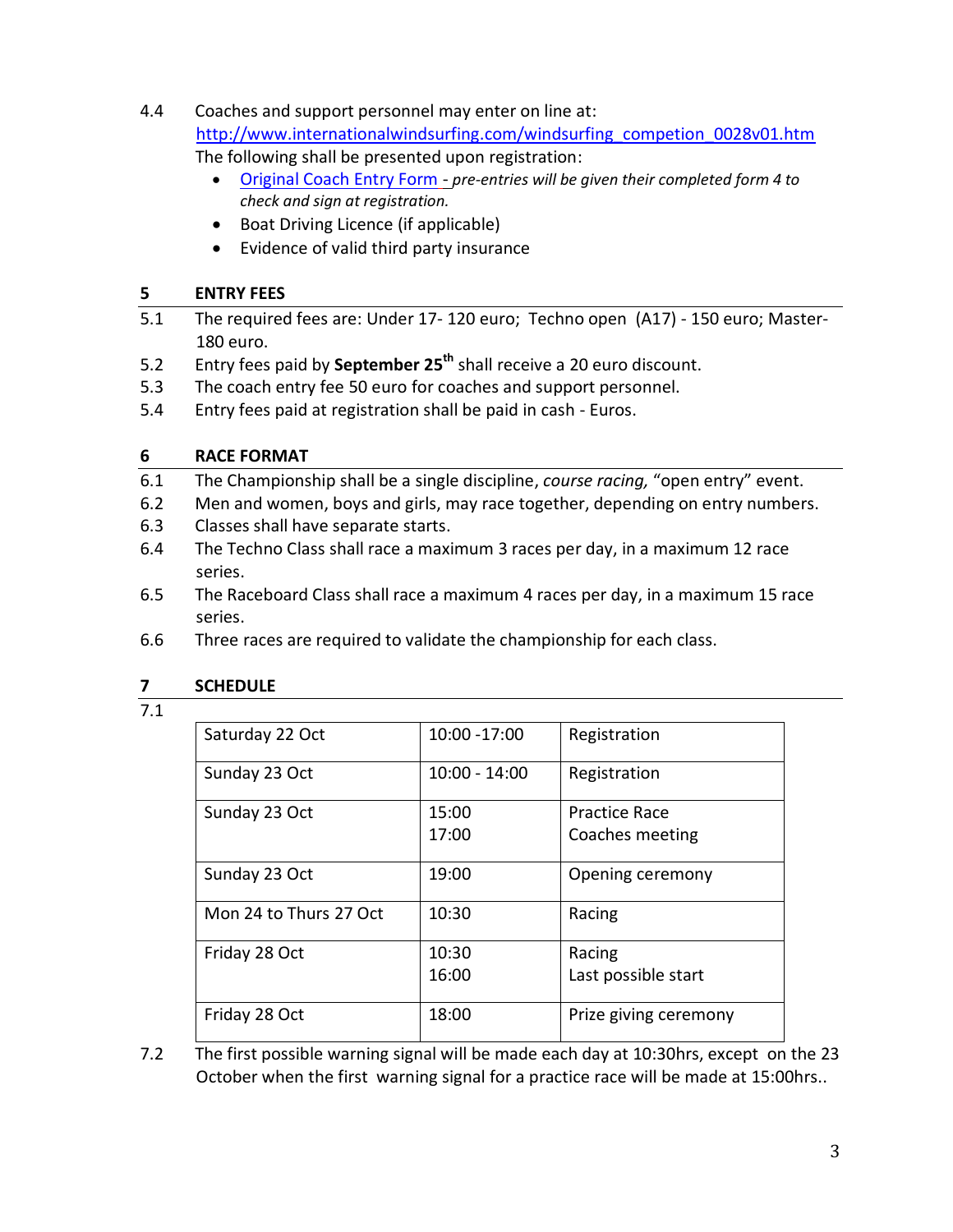#### **8 EQUIPMENT & EQUIPMENT INSPECTION**

- 8.1 An Equipment Inspection Form, which will be available at registration, shall be returned to the Event Equipment Inspector before the start of competition.
- 8.2 Equipment inspections may be made at any time during the event.
- 8.3 Upon completion of registration and until the end of the event, at all times when ashore except when launching and retrieving, all equipment shall be kept in their assigned places at event site. Removal of any equipment from the event site requires prior written approval from the race committee. Access to equipment in the storage area during certain hours, including hours of darkness may be restricted.
- 8.4 Unless otherwise directed by the organizing authority, boards and equipment shall be launched and retrieved from the designated area at the event site.
- 8.5 Competitors in the Techno junior under 15 division may use either the 5.8 OD sail/rig OR any sail of 5.5sqm, or less, as the change-down from the 6.8 OD. Any aluminium boom or carbon mast (not exceeding 75% carbon) may be used with the 5.5 changedown sail.

#### **9 SAILING INSTRUCTIONS**

The sailing instructions (SI's) will be available upon registration. Any changes to the SI's shall be approved by the Class Representative at the event.

## **10 COURSES**

Courses will be as described in the sailing instructions.

#### **11 INTERNATIONAL JURY**

An International Jury will be appointed in accordance with WCR Appendix N. There shall be no appeal from their decisions in accordance with WCR 70.5.

#### **12 SCORING**

Scoring will be according to the WCR Appendix A, and using the Low Points Scoring System. Championship Rules apply for Group Racing within divisions.

#### **13 SUPPORT BOATS**

Support boats shall be registered at the race office. Limited charter may be available and may be applied for using the [form 5.](http://www.internationalwindsurfing.com/userfiles/documents/JYM_Europeans_Cagliari_2011_Form_5.pdf)

#### **14 SAFETY**

- 14.1 If personal buoyancy is prescribed every competitor and support boat crewmember shall wear a personal flotation device that shall conform to the minimum standard of ISO 12402-5 (level 50), or as specified in the SI's.
- 14.2 Personal buoyancy is mandatory for all competitors under 17 years of age and for any competitors while the Y flag is displayed.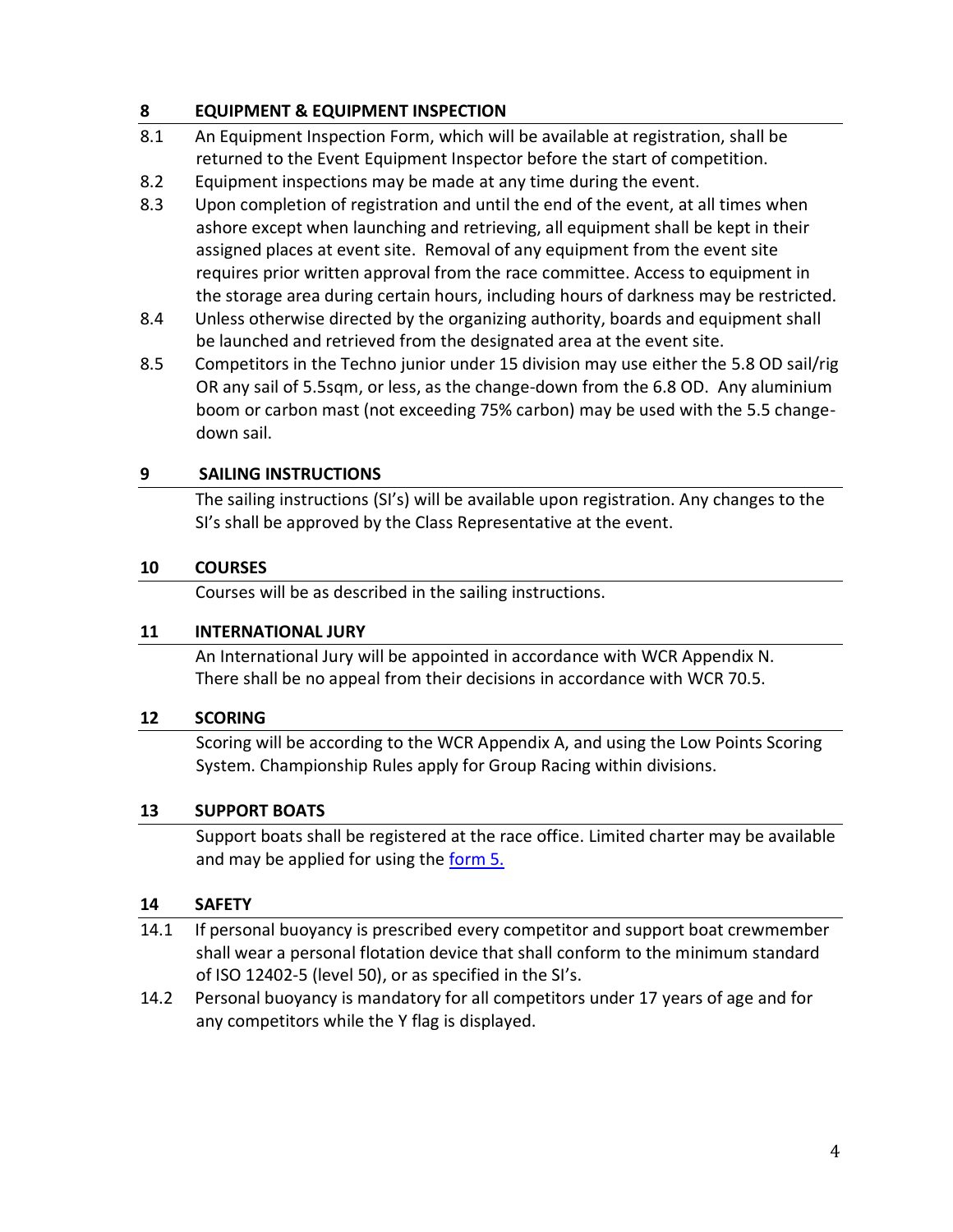#### **15 PRIZES**

| 15.1 | Prizes will be awarded to the first three competitors of each properly constituted    |
|------|---------------------------------------------------------------------------------------|
|      | class /division. Properly constituted divisions will be posted on the official notice |
|      | board after the completion of the registration.                                       |
| 15.2 | The first Under 15 boy and girl in the Techno 293 Class shall be known as the -       |
|      | Techno 293 Junior European Champion.                                                  |
| 15.3 | The first Under 17 boy and girl in the Techno 293 Class shall be known as the -       |
|      | Techno 293 Youth European Champion.                                                   |
| 15.4 | The first man or woman in the Raceboard Class shall be known as the -                 |
|      | Raceboard Masters European Champion.                                                  |
| 15.5 | Titles shall only be awarded to competitors eligible to compete for a European        |
|      | national class association - ISAF Nationality Criteria shall apply.                   |

#### **16 OFFICIAL CEREMONIES**

Competitors are requested to attend the event's social functions; however, the organising authority may refuse entry to those whose standard of attire is not commensurate with the occasion. **Prize winners may forfeit prizes for non attendance at the prize giving ceremony.**

#### **17 DISCLAIMER OF LIABILITY**

Competitors participate in the event entirely at their own risk, see WCR 4 - Decision to Race. The organising authority or any of their officials or representatives or the sponsors or their officials or representatives will not accept any liability for material damage or personal injury or death sustained in conjunction with or prior to, during or after the event.

#### **18 INSURANCE**

Each participating board shall be insured with valid third party liability insurance with a minimum cover of €1,000,000 per event or the equivalent.

#### **19 RIGHT TO USE NAME AND LIKENESS**

In registering for the event, competitors automatically grant to the Organising Authority the right in perpetuity to make, use and show from time to time at their discretion, any motion pictures, still pictures and live, taped or filmed television and other reproduction of them, taken during the period of the event, for the said Event as defined in the Notice of Race and Sailing Instructions in which he/she participates without compensation.

#### **20 FURTHER INFORMATION**

- 20.1 Registration will take place at the Windsurfing Club Cagliari Race Office
- 20.2 For further information please contact: Windsurfing Club Cagliari **Tel –** 070 372694 **Email –** [windsurfingclubca@tiscali.it](mailto:windsurfingclubca@tiscali.it)

Club website:<http://www.windsurfingclubcagliari.org/> Event website:<http://www.windsurfing-cagliari2011.eu/>